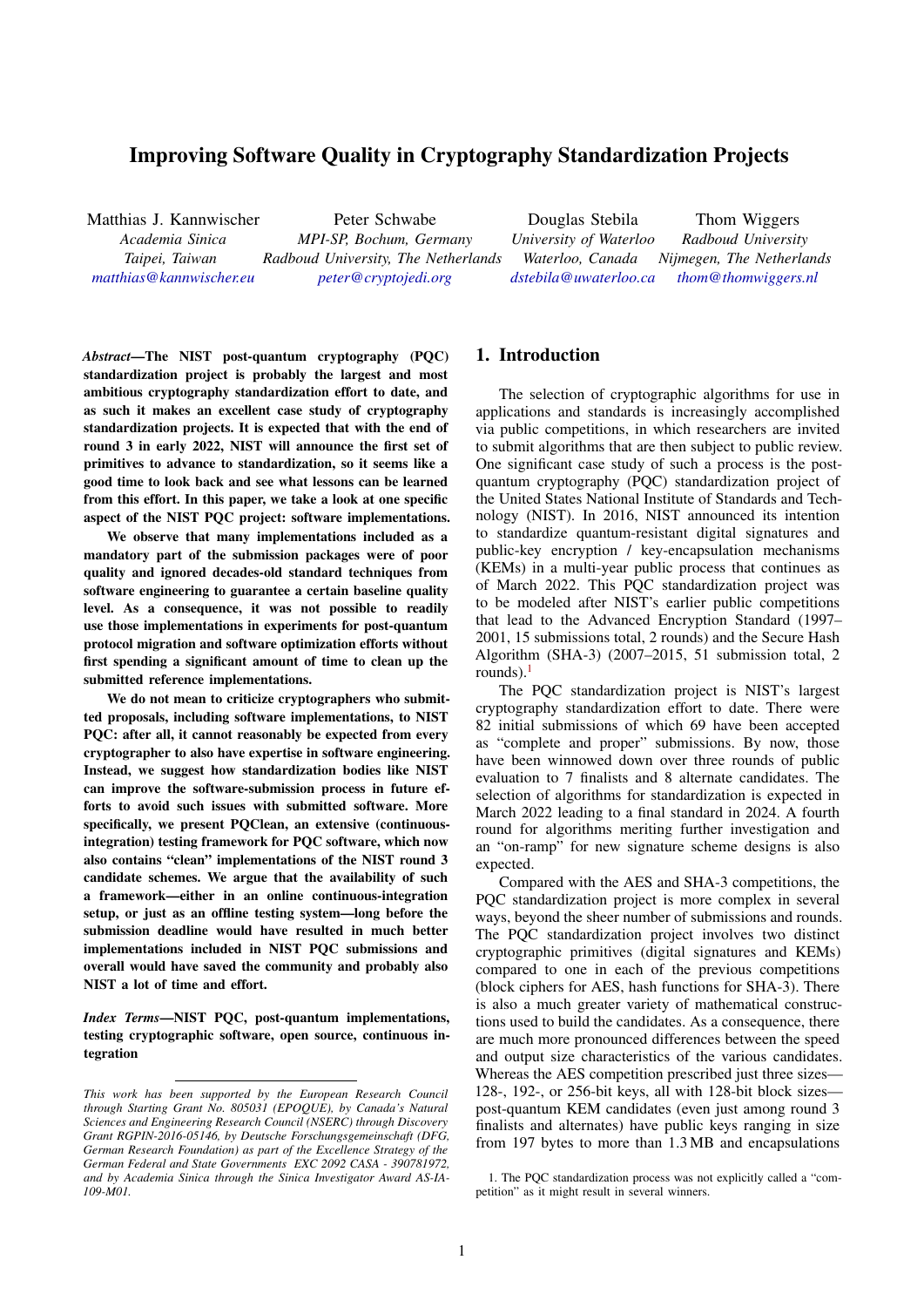from 128 bytes to 21 KB; and round 3 signature candidates have public keys from 32 bytes to 1.9 MB and signatures from 66 bytes to 209 KB.

Certainly, this scale and variety made NIST's selection task harder, and also meant a greater burden on the community in reviewing and evaluating the candidates, both in terms of security and performance. The wide range of size and speed characteristics meant that standalone microbenchmarks would not suffice to evaluate the suitability of candidates for adoption, and instead would require integration and testing of candidates in a variety of contexts. This is where the importance of software implementations plays a greater role.

As with previous competitions, NIST required submissions to be accompanied by software implementations. Each submission needed to include a reference implementation and an optimized implementation for Intel x64, both in ANSI C (no assembly or intrinsics allowed, limited use of external libraries), along with known-answer test (KAT) values to check correctness. Submissions could also include additional implementations for other platforms or microarchitectures. NIST provided a C application programming interface (API) for each cryptographic primitive as well as a test harness for known-answer tests. (See Section [2](#page-2-0) for a detailed review of NIST's original submission requirements and how they evolved over later rounds.)

In addition to NIST's internal benchmarking, there have been many community and industry projects building on software implementations submitted to NIST. These include: the SUPERCOP benchmarking project [[1\]](#page-9-0); the PQClean project [\[2](#page-9-1)] for standalone C implementations on Intel and ARMv8; the pqm4 project [[3\]](#page-9-2) for ARM Cortex M4 platform; and the Open Quantum Safe project [[4\]](#page-9-3) with a library of C implementations as well as integrations of those algorithms into popular libraries, applications, and protocols. There have also been many research papers and industry experiments building on the above-mentioned projects or directly on software submissions to NIST.

Due to the lack of consistency, organization, and quality of submitted software, each of the above initiatives has involved a repetition of time and effort in getting submitted software to compile and run cleanly on various target platforms.

Admittedly, not all cryptographers should be expected to have the software engineering expertise to create production-quality software, and indeed expecting so may disincentivize the submission of mathematically innovative proposals. Nonetheless, a public cryptography standardization initiative does need software of sufficient quality that works in a variety of settings and has performance characteristics representative of production implementations, in order for good decisions to be made.

We argue that the NIST PQC standardization effort—and future public cryptography standardization initiatives—could be improved by having a more extensive software framework prepared in advance by the organizers for submitters, relying on modern continuous integration and testing tools. Our goal in this paper is to lay out the requirements for such a framework, based on our experience in the PQClean project where we assembled a collection of standalone C implementations of NIST PQC submissions, and developed a continuous integration testing framework to improve the software we assembled.

### 1.1. Organization of this paper

In Section [2](#page-2-0), we review the submission requirements issued by NIST over the lifetime of the PQC standardization project to date, specifically as related to software implementations; understanding the software submission requirements provides context to the types and quality of software submitted.

In Section [3](#page-3-0), we begin to examine what went wrong in the process with respect to software implementations. Our main observations in this section are (a) that the reference implementations were not ready to meet all the needs expected of them; (b) that "ANSI C" as the language for both reference and optimized implementations may not be the best choice; in particular as (c) use of standard software-engineering techniques for programming in C were not enforced.

In Section [4](#page-6-0), we propose that future cryptography competitions could be improved by having the organizers provide an extensive testing framework for software implementations, and we enumerate desired features of such a framework.

We continue in Section [5](#page-7-0) to present details of our PQ-Clean framework, which is an open-source collection of C implementations of NIST PQC candidates, along with an extensive array of compile- and run-time tests via a range of continuous integration tools. Through the process of adding PQC algorithms to PQClean and running our test framework, we identified flaws in the implementations of almost every of the 17 schemes from the NIST PQC project that have been added to PQClean to date; these are summarized in Table [1](#page-9-4).

Much of sections [3–](#page-3-0)[5](#page-7-0) focus on C implementations. In Section [6](#page-8-0), we look beyond PQClean's central focus on "cleaning" C implementations, and discuss alternatives to C for representing specifications as well as extensions beyond testing frameworks for cryptographic standardization processes.

We wrap up in Section [7](#page-9-5) with conclusions and recommendations.

### 1.2. Related work

The risk of flaws in cryptographic software has been well-known for decades  $[5]$  $[5]$ ,  $[6]$  $[6]$ ,  $[7]$  $[7]$ . There are many potential causes for such flaws, which are important to distinguish to help put this paper's focus into context. Obviously, there can be cryptographic weaknesses in the cryptographic algorithm itself (weak parameters or broken cryptographic assumptions), applicable to any particular implementation, which is therefore outside the scope of this paper's focus. The cryptographic implementation could be used in a context that does not match the implementation's threat model: side-channel attacks against implementations without countermeasures, for example. It is also possible that applications and protocols might improperly use otherwise good cryptography algorithms and implementations. The latter is quite common; for example, Lazar et al. [[8\]](#page-9-9) evaluated 269 flaws for cryptographic software reported in the Common Vulnerabilities and Exposures (CVE) database from 2011–2014 and found that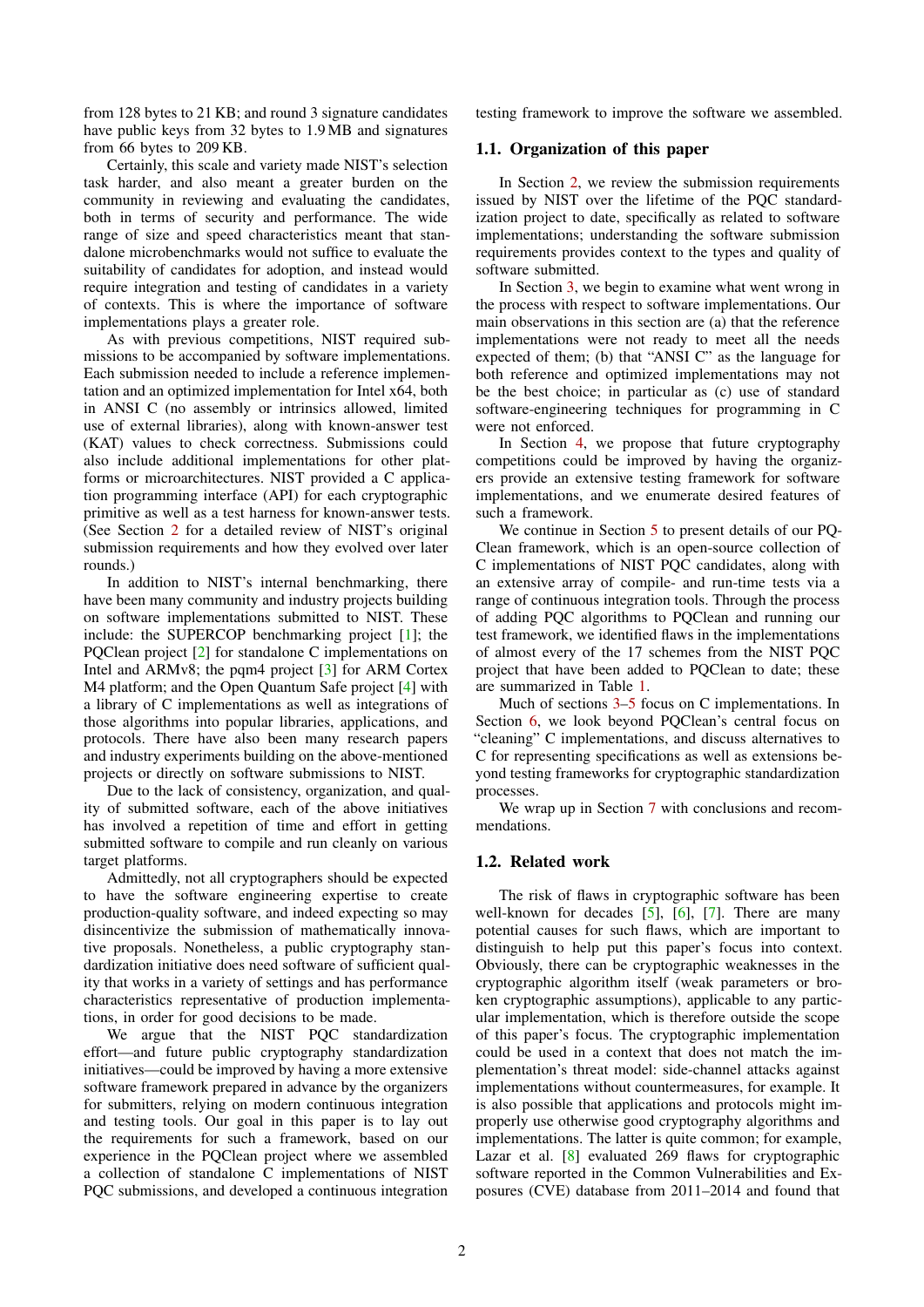only 17% were in cryptographic libraries, whereas 83% were "misuses of cryptographic libraries by individual applications."

Our focus is on when the implementation of a cryptographic algorithm (for which there are no known cryptanalytic attacks) contains flaws, and the software development steps that lead to those flaws. Blessing et al. [[9\]](#page-9-10) examined vulnerabilities specifically in open-source C/C++ cryptographic libraries, and found that only 27% of vulnerabilities were cryptographic issues, whereas 37% of vulnerabilities were memory safety or resource management issues, 11% involved improper input validation, and 5% were numeric issues. There are also high-profile examples that seem to derive from particular C coding styles, such as the lack of braces leading to the so-called goto fail bug [[10\]](#page-9-11).

In the context of cryptographic standardization projects, in particular, Mouha et al. [\[11](#page-10-0)] studied software implementations submitted to the NIST SHA-3 competition. Using solely black-box testing, they found a total of 68 bugs in 41 of the 86 reference implementations submitted, none of which were discovered by the test suite provided by NIST.

A 2015 survey by Braga and Dahab [\[12](#page-10-1)] surveys techniques for the development of secure cryptographic software. They identify a sequence of three levels of cryptographic software development: 1) cryptographic library programming and verification; 2) cryptographic software programming and verification; and 3) cryptographic software testing. For each level, they identify a range of techniques that can be used to reduce the risk of flaws, including using secure languages, secure code generation, applying static and dynamic analysis tools, and using functional tests and adversarial tests (fault injection, fuzzing).

One trend is to create implementations of cryptographic primitives domain-specific or specialized languages and then generate lower-level implementations from there, with compilers and code generators yielding certain assurances. Examples include the HACL*<sup>∗</sup>* library written in F<sup>∗</sup> that generates C code [\[13](#page-10-2)]; and Jasmin [\[14](#page-10-3)] which generates EasyCrypt code that can be verified for security and functional correctness, and x86\_64 assembly code for execution; Jasmin can even include mitigations against microarchitecture attacks such as SPECTRE [\[15](#page-10-4)].

For implementations that are originally written in C, there are some tools and techniques available for aiding in secure software development, including a range of generalpurpose static and dynamic analysis tools. One specialized technique in the context of cryptography is the use of Valgrind to detect control flow based on secret data, an example of which is the TIMECOP project [[16\]](#page-10-5).

# <span id="page-2-0"></span>2. NIST PQC software submission requirements

In this section we review software requirements laid out by NIST for the PQC standardization project as it evolved. Figure [1](#page-3-1) shows a timeline of the main events in the process.

### 2.1. Call for proposals and round 1 submissions

NIST issued a call for proposals in December 2016 which included a set of submission requirements and evaluation criteria [[17\]](#page-10-6). In addition to the design documents, submissions were required to include several components related to software and testing:

- *•* A reference implementation, written in ANSI C, intended to "promote understanding of how the submitted algorithm may be implemented", in which "clarity... is more important than... efficiency" [\[17](#page-10-6), §2.C.1].
- *•* An optimized implementation, also written in ANSI C, targeting the Intel x64 processor.
- *•* A statement by the implementations' owners granting certain rights to use the implementation "for the purposes of the post-quantum algorithm public review and evaluation process, and implementation if the corresponding cryptosystem is selected for standardization and as a standard" [\[17](#page-10-6), §2.D.3].
- *•* Known-answer test (KAT) values to check the correctness of reference and optimized implementations [\[17](#page-10-6), §5.B].

Submitters could at their discretion include additional implementations for other platforms, for example using intrinsics or assembly [[17,](#page-10-6) §2.C.1].

The evaluation criteria in [[17\]](#page-10-6) referred to software and testing in several aspects:

- Performance: schemes will be evaluated based on their computational cost in software and hardware [\[17](#page-10-6), §4.B.2].
- Side channel aspects: schemes that can be made side-channel resistant efficiently are more desirable than those that cannot, and "optimized implementations that address side-channel attacks (e.g., constant-time implementations) are more meaningful than those which do not"  $[17, §4.A.6]$  $[17, §4.A.6]$ .
- Flexibility: schemes that "can be implemented securely and efficiently on a wide variety of platforms" or for which implementations "can be parallelized to achieve higher performance" are desirable [[17,](#page-10-6) §4.C.1].

NIST stated that the goal of the evaluation process during round 1 was to "narrow the candidate pool for more careful study and analysis" and that "this narrowing will be done primarily on security, efficiency, and intellectual property considerations" [[17,](#page-10-6) §5.A]. NIST indicated that submitters would be able to provide updated optimized implementations for evaluation in round 2.

The call for proposals indicated that correctness and efficiency testing would be performed by NIST on the "NIST PQC Reference Platform, an Intel x64 running Windows or Linux and supporting the GCC compiler" [[17,](#page-10-6) §5.B]. NIST further stated: "At a minimum, NIST intends to perform an efficiency analysis on the reference platform; however, NIST invites the public to conduct similar tests and compare results on additional platforms (e.g., 8-bit processors, digital signal processors, dedicated CMOS, etc.). NIST may also perform efficiency testing using additional platforms."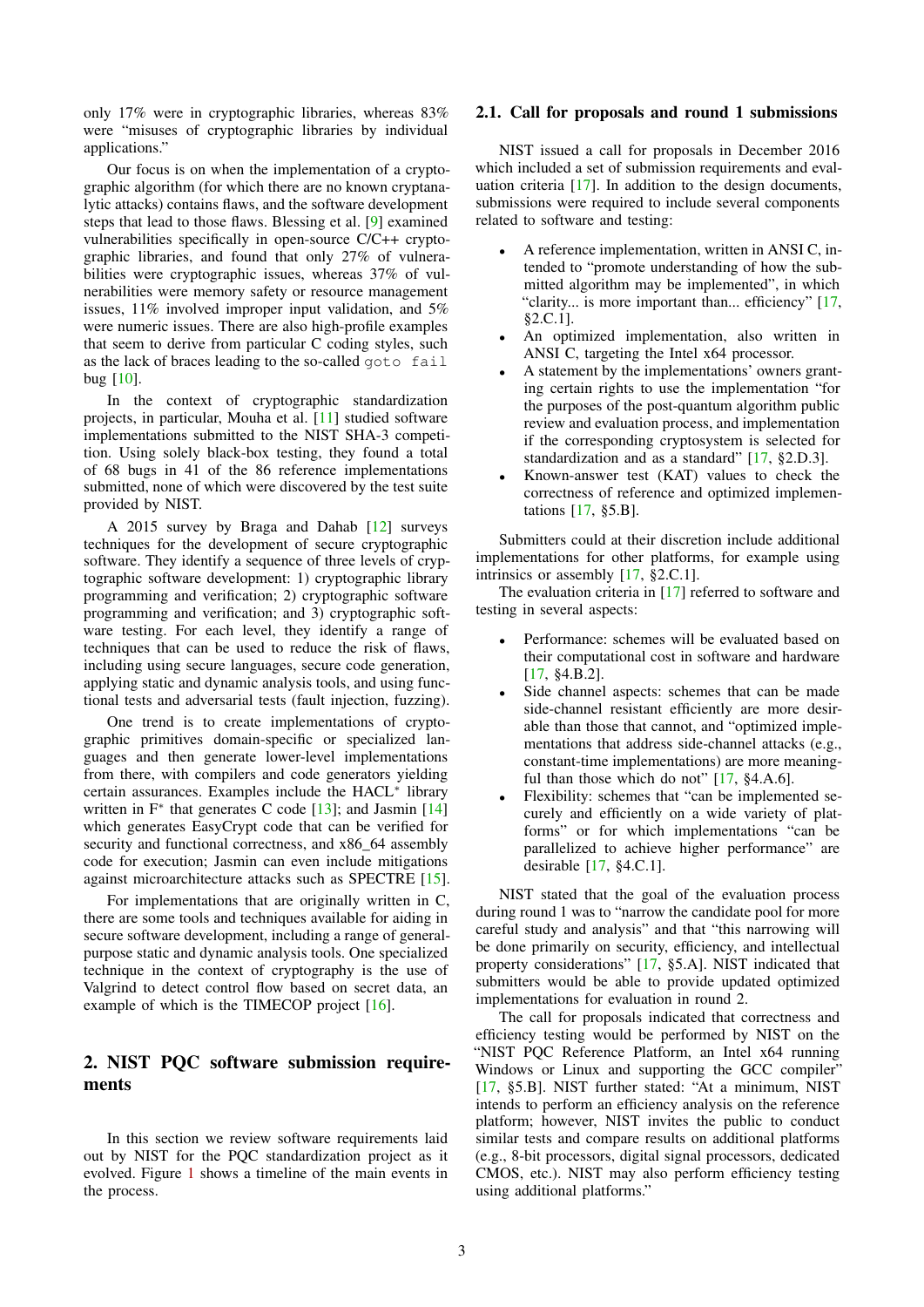

<span id="page-3-1"></span>Figure 1. Timeline of NIST post-quantum cryptography standardization project. Dates after Feb. 2022 are estimates based on recent NIST announcements.

In addition to the text of the submission requirements, the call for proposals included several technical notes on API and testing, and some corresponding source code.

NIST's API notes [\[18](#page-10-7)] described the C API for signature schemes, public-key encryption schemes, and keyencapsulation mechanisms. The API was derived from the eBATS (ECRYPT Benchmarking of Asymmetric Systems) API in the eBACS project [[1\]](#page-9-0). One notable characteristic of the API was that the signature API generated "attached signatures" (where the output of the signing function is a single variable-length "signed message" containing both the message and the signature together) rather than "detached signatures" (where the output of the signing function is a typically fixed-length signature digest without message). The API also included a function providing random bytes, a pseudorandom expander, and an optional deterministic random bit generator to facilitate knownanswer tests.

NIST provided a short document [[19\]](#page-10-8) describing the process for generating known-answer test values, as well as a source-code archive [\[20](#page-10-9)] containing C files for generating KATs for signature schemes, public-key encryption schemes, and KEMs, and a C header file and implementation of a seeded pseudorandom number generator for generating consistent KAT values. The document also included an example Makefile for building and running the KAT programs.

#### 2.2. Round 1 selection and round 2 submissions

In January 2019, NIST issued a status report [\[21](#page-10-10)] on round 1, including a discussion of its selection of round 2 candidates. The report noted that evaluation criteria used for selecting round 2 candidates were, in order of importance, "security, cost and performance, and algorithm and implementation characteristics" [[21,](#page-10-10) §2.3]. Among the comments on individual schemes selected for round 2 were comments on speed (either positively or negatively) as well as side-channel attacks and constanttime implementations.

The round 1 status report included a statement that, as a next step, NIST was interested in more performance data, including "optimized implementations written in assembly code or using instruction set extensions, and analyses of implementation suitability of candidate algorithms in constrained platforms" [\[21](#page-10-10), §4].

#### 2.3. Round 2 selection and round 3 submissions

In July 2020, NIST issued a status report [\[22](#page-10-11)] on round 2, including a discussion of its selection of round

3 candidates. At around the same time, NIST issued an additional note with guidelines for submitting tweaks for round 3 [\[23](#page-10-12)].

The status report on round 2 noted that the evaluation period saw better data especially for constant-time implementations on Intel x64 as well implementations for ARM Cortex-M4 and hardware implementations, and observed that this included information about resources required by implementations, such as RAM or gate counts. The report indicated NIST's desire to see "more and better data for performance in the third round" including for "implementations that protect against side-channel attacks, such as timing attacks, power monitoring attacks, fault attacks, etc." [[22,](#page-10-11) §2.2]. NIST concluded the report with a clear request for performance evaluation of implementations during round 3: "NIST hopes that with only seven finalists and eight alternate candidates, the public review period will include more work on side-channel resistant implementations, performance data in internet protocols, and performance data for hardware implementations in addition to more rigorous cryptanalytical study" [[22,](#page-10-11) §4].

The guidelines for submitting tweaks for round 3 [[23\]](#page-10-12) relaxed the requirements on the optimized implementation included in the submission: "the reference implementation should still be in ANSI C; however, the optimized implementation is not required to be in ANSI C" and recommended "providing an AVX2 (Haswell) optimized implementation and [...] other optimized software implementations (e.g., microcontrollers) and hardware implementations (e.g., FPGAs)."

## <span id="page-3-0"></span>3. Problems with NIST PQC reference implementations

In this paper we will make the point that the reference implementations submitted to the NIST post-quantum competition did not achieve the declared goal of *promoting the understanding of how the submitted algorithm may be implemented* as well as they could have. In this section we give an overview of what we believe to be the reasons for this; in short, those are a combination of

- 1) different expectations of what a reference implementation should accomplish;
- 2) the choice of ANSI C as the primary programming language; and
- 3) insufficient use of standard software-development techniques, paired with a lack of experience with writing cryptographic software in the submission teams.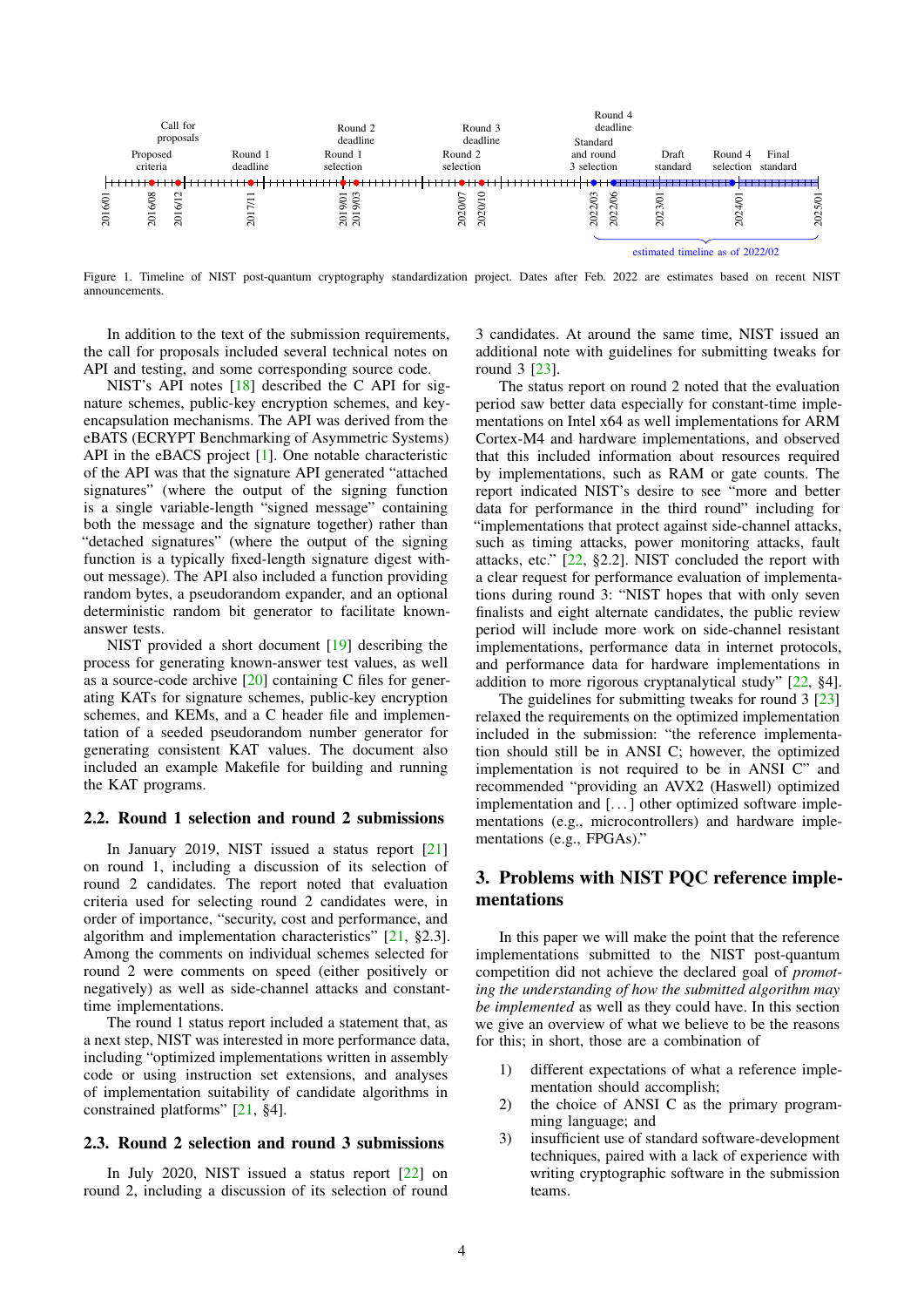### 3.1. Reference implementation expectations

Let us first look at what one might reasonably expect from a reference implementation or what such an implementation might be used for. NIST's call made it clear that the central goal is about *clarity* of the code. Once the programming language—here, ANSI C—is fixed, it is not hard to start heated debates about what exactly "clarity of code" means; however, this is not the central problem. What is much more important is that reference code is typically used for much more than just "promoting understanding", including:

Generation of test vectors. This is probably the most obvious use-case for a reference implementation aside from portraying what the proposed algorithms look like in code. Being able to reliably generate test vectors is the foundation for any kind of regression testing of more optimized implementations.

Basic performance evaluation. A more controversial question is if a reference implementation should also be used as a baseline for performance evaluation. The call made it pretty clear that performance should *not* be a focus for the reference implementation. However, many "reference implementations" submitted to NIST did include pieces of code that were clearly optimized for speed rather than for readability. Also, many papers did report benchmarks of reference implementations [[24\]](#page-10-13), [[25\]](#page-10-14), [\[26](#page-10-15)], [\[27](#page-10-16)], [\[28](#page-10-17)], sometimes without clear warnings that such benchmarks say absolutely nothing about the performance of the proposed scheme.

Starting point for optimization. A very common approach for performance-oriented implementations, typically with platform-specific optimizations, is to start from a reference implementation. The first step is to identify the routines that take most of the CPU cycles and then step-bystep replace those with optimized routines, often written in assembly and targeting a specific microarchitecture. To enable this approach, it is important that the reference implementation builds for and runs on the platform targeted for optimization. In particular, when considering embedded platforms, the use of large external libraries is often a problem.

Use in protocol experiments. Through the course of the NIST PQC standardization project, various efforts have investigated how to upgrade *protocols* to post-quantum security, using the primitives (and implementations) submitted to NIST; see, e.g., [\[29](#page-10-18)], [\[28](#page-10-17)], [[30\]](#page-10-19), [[31\]](#page-10-20), [[32\]](#page-10-21). Integration into cryptographic-protocol frameworks often requires namespacing of the code. A meaningful performance evaluation additionally requires implementations that are optimized for the benchmark platform and adhere to all security guidelines requested by that platform, most notably, not leaking secrets through timing.

Use in (performance-uncritical) production software experiments. We saw some early adopters experimenting with post-quantum primitives in production software; some prominent examples are Google's and Cloudflare's post-quantum TLS experiments [\[33](#page-10-22)], [\[34](#page-10-23)], [\[35](#page-10-24)] and Infineon's implementations of post-quantum cryptography in contactless smartcards [[36\]](#page-10-25) and in TPMs [\[37](#page-10-26)]. While server-side deployments typically need highly optimized software, a portable (reference) implementation may be

perfectly reasonable for less performance-critical clientside deployment. This, however, requires that this implementation is secure in the sense of the threat model the respective application uses.

Portability. Many of these possible uses cases of a reference implementation require that code is portable to different platforms, both hardware (e.g., 32-bit vs. 64 bit platforms or platforms with different endianness) and software (e.g., different operating systems or compilers). In the PQC FAQ, NIST clearly states that *"key requirements are that the submission code should be written in a cross-platform manner [. . .]"*, however without clarifying exactly what this means.

Some of the use cases for a reference implementation have strong synergies. For example, optimized code is also more useful to generate test vectors, and code suitable for academic protocol-level experiments is more likely to also be suitable for use in production software. However, some of these possible use-case scenarios have opposing requirements on a reference implementation and, ironically, almost all of them have some requirements that do not help to promote understanding. Notably, pursuing higher performance often requires unrolling implementations or more advanced (non-"schoolbook") implementations of, e.g., field arithmetic. This may distract from the overall structure of the scheme.

### 3.2. The problems with "ANSI C"

The first problem with requesting software written in "ANSI C" is that the term is not well defined. As pointed out in a posting to NIST's pqc-forum mailing list by Saarinen, "ANSI C" is commonly understood to refer to the ISO/ANSI C90 standard, which does not even define the long long data type used by the API. This issue with the definition of "ANSI C" was clarified in an FAQ entry saying that *"implementations written in C99 and C11 are both perfectly fine"*. Furthermore, with regards to the use of the NTL library that is written in C++, NIST clarified that implementations making use of NTL should still be *"as ANSI C-like as possible, only using C++ functionality where absolutely required in order to interact with NTL"*.

However, these clarifications do not address two other issues inherent to the C programming language: the fact that the language is underspecified and that it offers very little support to the programmer to write safe and correct programs.

Underspecification of C. The C programming language is intentionally underspecified to enable compilation to very fast code on a broad range of platforms. Krebbers [[38\]](#page-10-27) summarizes three different kinds of underspecification:

*• Implementation-defined behavior* leaves it to the compiler to make decisions about the semantics of certain expressions. These decisions need to be consistent, i.e., when compiling code for one target, all occurrences of the same kind of expression are required to have the same semantics. Also, these semantics should be documented. It's is near impossible to write (cryptographic) software without any expression that falls into this category. For instance, even the number of bits in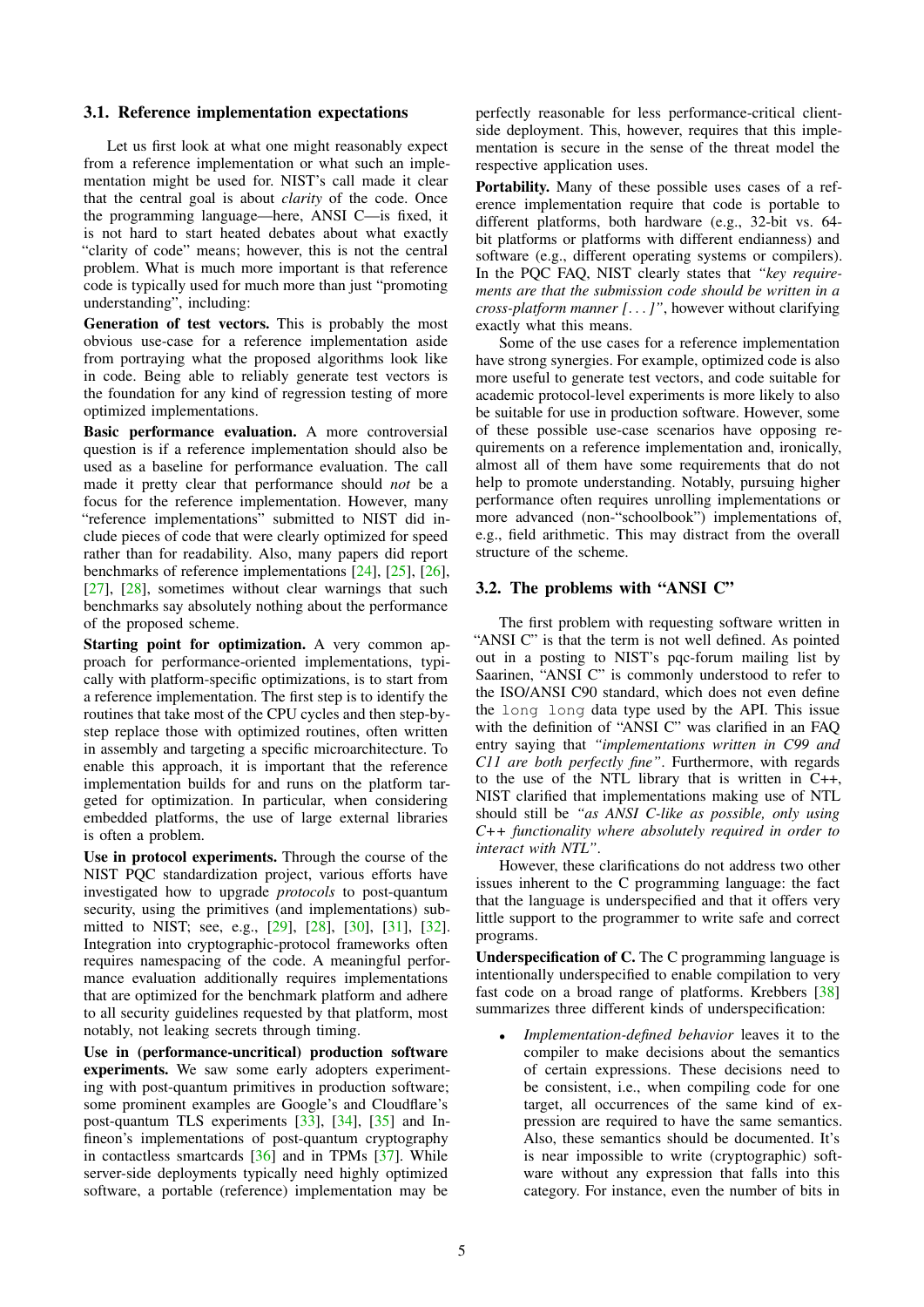one byte (char) is not fixed by the C semantics. Whether char is signed or unsigned is also left to implementations. An example of implementationdefined behavior that causes more issues in realworld implementations is the endianness of integers.

- *• Unspecified behavior* leaves it to the compiler to define the semantics of certain expressions. These decisions do *not* have to be consistent throughout the compilation and also do not need to be documented. One example is the evaluation order. Carefully written code avoids the pitfalls of unspecified behavior, either by entirely avoiding expressions that fall into this category or by ensuring that semantics does not depend on the compiler's decision.
- *• Undefined behavior* allows the compiler to generate literally any code; for example, it would be within the specification of the C programming language to generate a binary that deletes all data in the user's home directory when encountering a case of undefined behavior. The most notable examples of undefined behavior are related to memory safety (i.e., reading or writing out of bounds), but this also includes, for example, signed-integer overflow, division by zero, modifications of string literals, or dereferencing a NULL-pointer. Undefined behavior in a program is generally a bug and very often a security-critical one.

Trusting the programmer. The C programming language, by its design philosophy, gives a lot of power to the programmer but also puts a lot of trust in the programmer. For example, C by itself has no mechanism to prevent programmers from accessing memory at invalid locations, has no mechanisms to ensure that all heap allocations are eventually freed (and freed only once), and has no mechanism to check for integer overflows. C does not guarantee that variables are initialized before they are read, it also features a rather weak type system with somewhat unintuitive rules for implicit casts. This all together makes C a great programming language to write highly optimized software, but it also makes it very easy to write programs with bugs that often have severe security implications – in particular in cryptographic software.

### 3.3. Software-engineering issues

Many issues with software implementations submitted to NIST PQC could have been avoided by following standard software-development practices:

Compiler warnings. A first step to avoid common pitfalls is to enable compiler warnings and ensure that code compiles without any warnings. This may sound like a rather straight-forward thing to do, but it turns out that "compilation without warnings" is much more complex. First, one needs to determine what warnings should be enabled; enabling "all" warnings with -Wall in gcc or Clang does by far not enable all warnings, neither do the "extra" (-Wextra) or "pedantic" (-Wpedantic) warnings levels. Compilation with the Microsoft compiler uses different flags and, unsurprisingly, also issues different warnings. However, even standard warning levels

are suitable to identify many common patterns that are typically related to bugs.

Static analysis. More generally, there exist many tools for static analysis of C code, i.e., tools that analyze code without actually running it  $[39]$  $[39]$ ,  $[40]$  $[40]$ ,  $[41]$  $[41]$ ,  $[42]$  $[42]$ . These tools are typically able to find larger classes of bugs than those identified through compiler warnings. Aside from the general-purpose static-analysis analysis tools, there exist also tools specifically to check that cryptographic software is free of timing leaks [\[43](#page-10-32)]. However, the use of these tools is not a default practice even in the development of widely used cryptographic libraries [[44\]](#page-10-33). One example of a bug that, for example, gcc's static analyzer is able to catch is in the following piece of code that we found in the reference implementation of a NIST round-1 submission:

```
int64_t * extEuclid(int64_t a, int64_t b) {
    int64_t array[3];
    int64_t \times dxy = array;...
    return dxy;
}
```
The problem with this piece of code is that the function returns a pointer to a local stack variable. If the calling code dereferences this returned pointer and what else would it do with a pointer?—the result is undefined behavior. In principle both gcc (via the -Wreturn-local-addr flag) and clang (via the -Wreturn-stack-address flag) issue compiler warnings for this kind of behavior. However, in our experiments, the indirection through dxy hides the bug from this compile-time analysis. The reason that this bug did not actually trigger undefined behavior in this submission is simply that the function was never called from any context – spotting such dead code is another use case for static analysis.

Dynamic analysis. Another approach to finding bugs is running the code with instrumentation or inside special environments. The most commonly used tools for dynamic analysis, at least under Linux, are Valgrind [\[45](#page-11-0)], [[46\]](#page-11-1), and the address-sanitizer [\[47](#page-11-2)] and undefined-behavior sanitizer [[48\]](#page-11-3) included with the Clang compiler. Like for static analysis, there also exist specialized tools to identify timing leaks through dynamic analysis [[16\]](#page-10-5).

Testing. Extensive testing is still one of the cheapest and most widely used techniques to ensure that software behaves as intended. NIST provided a rather minimalistic framework to generate test vectors for regression and compatibility testing to be used by submitters. Unfortunately, the framework did not include any negative tests (i.e., tests that ensure failure on invalid inputs) or basic tests that the API was used as intended. For example, one of the reference implementations submitted to round 1 of NIST PQC used out-of-bound accesses of the form

sk[CRYPTO\_SECRETKEYBYTES + j]

for positive values of j to access bytes of the *public key*. The implementation simply made the assumption that the public key happens to be stored behind the secret key in memory. This is clearly something that any reasonable testing framework should catch.

We do not mean to suggest that submitters to public cryptographic standardization efforts like NIST PQC should be familiar and up-to-date with all the intricacies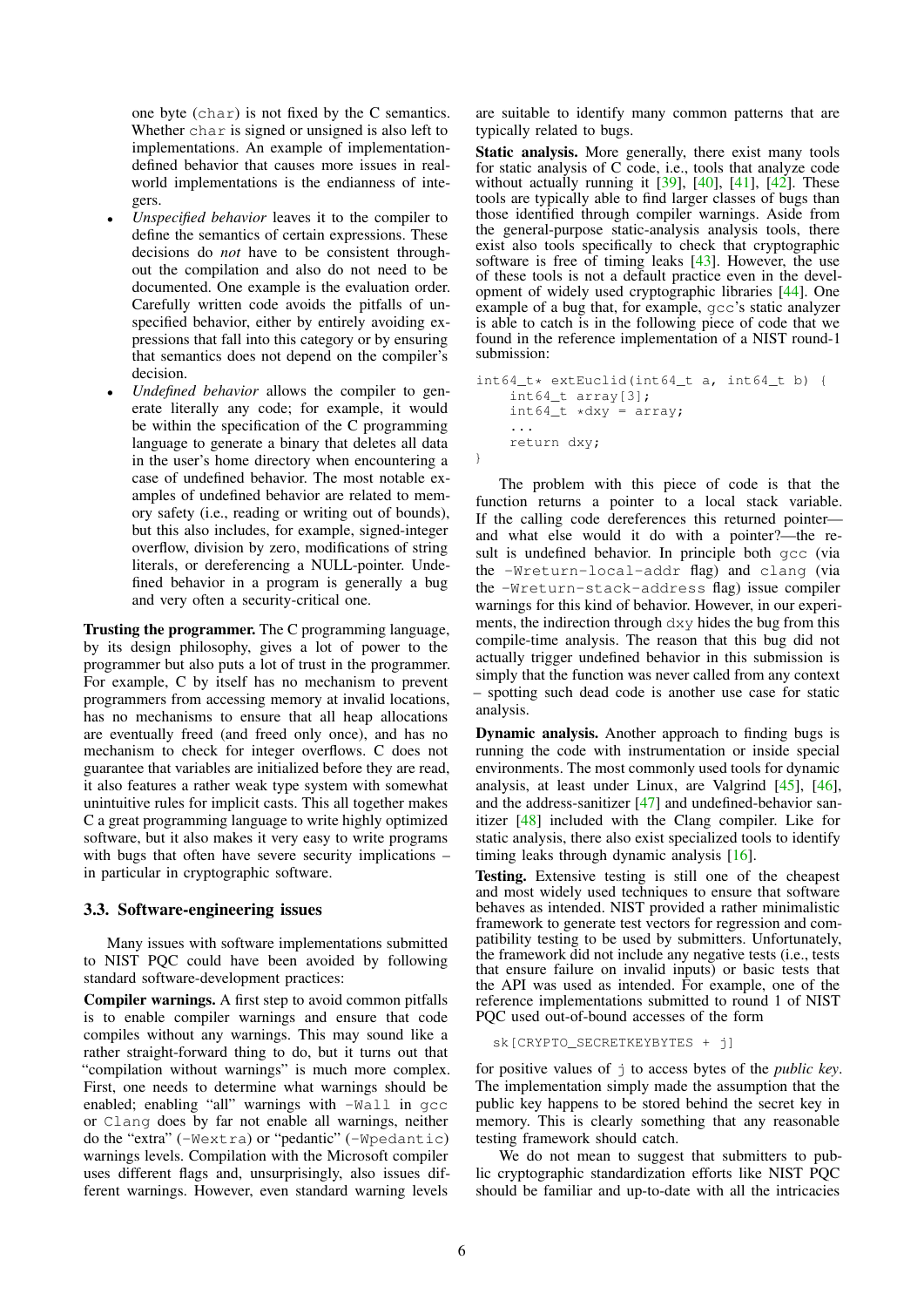of these tools for engineering (cryptographic) software. On the contrary: Our proposal, which we detail in the next section, is that the standardization body soliciting submissions ensures a basic level of code quality by providing a suitable code-analysis and testing framework.

## <span id="page-6-0"></span>4. Proposed features of a software framework for cryptographic competitions

In this section, we propose a testing framework for software submitted to future cryptographic competitions. This section aims to be technology agnostic; we discuss our specific realization, PQClean, which accomplishes many of these goals, in Section [5](#page-7-0). Where necessary, we focus on the C programming language as it remains prevalent for cryptographic software.

Our proposal could be implemented either as an offline solution using virtualization, or online using continuous integration. The benefit of the latter is that most testing can be executed in the cloud without requiring setup by or using resources of each submission team.

We propose that such a testing framework be made available together with the call for proposals, or alternatively, not later than 6 months before the submission deadline for software implementations.

The framework should include at least the following features.

Build system. The framework should include a build system that enables a reasonable level of compiler warnings and refuses to compile if any warnings exist. This would help to avoid many obvious mistakes and would save many hours for other researchers to fix the same bugs.

Provide a working example. Along with the testing framework, a working example should be provided to serve as a reference of what is expected from submitters. In the case of NIST PQC standardization, this could have been a KEM and signature scheme based on RSA or elliptic curves.

Automated functional tests. Straightforward functional tests should be implemented. For example, for digital signature schemes, a generated signed message should verify correctly. Failure test cases should also be included, e.g., a signed message should not verify under a different public key or a modified ciphertext in an IND-CCA KEM should not decrypt (or decrypt to a different value, for implicit failure KEMs).

Verify test vectors. In addition to asking submission teams to submit test vectors, the framework should check if the software satisfies the test vectors. We believe that this is best done by including a hash of the test vectors in the submission, saving space in the case of large parameter sets. (Several round 1 submissions in the NIST PQC standardization project had KAT file archives in excess of 75 MB.)

Provide code building blocks. The framework should provide core functionality that is likely to be used by most schemes. For the NIST PQC competition, this primarily consists of hash functions (e.g., SHA-2, SHA-3), extendible output functions (XOFs) (e.g., SHAKE), the AES function, and functions outputting random bytes. This ensures that performance differences between implementations are not due to different implementations of the

same building blocks. Requiring implementations to use the same APIs also eases evaluation and modifications by other teams. Submissions should not be allowed to ship their own version of the same functions, though the competition organizers will need to consider how to deal with requests for specialized versions of these functions (e.g., vectorized implementations).

Test using all major toolchains. The submitted software should support all major toolchains. In the case of the C programming language, at least gcc, clang, and Microsoft's compiler (CL) should be supported. The framework should make sure that the code compiles with all of them. As compilers change over time, it is important to fix a version for each of them.

Test on all major platforms. To ensure that submitted code is indeed platform-independent, the tests should be executed on a variety of platforms, including 32-bit and 64-bit systems, and little-endian and big-endian architectures.

Leverage modern static and dynamic analysis. The framework should enable the static analysis included in the toolchains. Additionally, Valgrind and AddressSanitizer should be used for dynamic software analysis for detecting memory problems.

Enforce namespacing. As implementations from multiple submissions are likely going to be used in the same software (e.g., in a library) their namespaces should be properly separated. The framework should enable and enforce appropriate namespacing and visibility, requiring unique names for public API functions (e.g., mykem\_level1\_encaps rather than crypto\_kem\_encaps) and unique names or limited visibility for internal symbols (e.g., static functions within a compilation unit).

Enforce code style and documentation. To improve the readability of code, submissions should be formatted in the same way. The call for submissions should include the coding guidelines and the framework should check if the code is formatted accordingly. In the same vein, a common syntax for documenting code should be defined. The framework should automatically check if a bare minimum of documentation for each function in the source code exists.

Benchmarking code. The framework should allow basic benchmarks to ensure that all teams run benchmark their code in the same way. The benchmarking results should be reported in the submission document. Advanced benchmarking (multiple platforms, multiple compilers) may be provided by the competition organizer, in which case it should be a public platform with clear submission procedures and transparent results reporting, or can be taken on by third-party projects like SUPERCOP.

Additionally, the framework could include the more advanced features in the following.

Verify that code is constant time. Code intended for use in actual software needs to have runtime independent of any secret data, i.e., avoiding branches depending on secrets, secret-dependent memory accesses, and variabletime instructions depending on secrets. Tools like ctverif [\[43](#page-10-32)] could be used to detect such timing leakage. Alternatively, dynamic checking through Valgrind with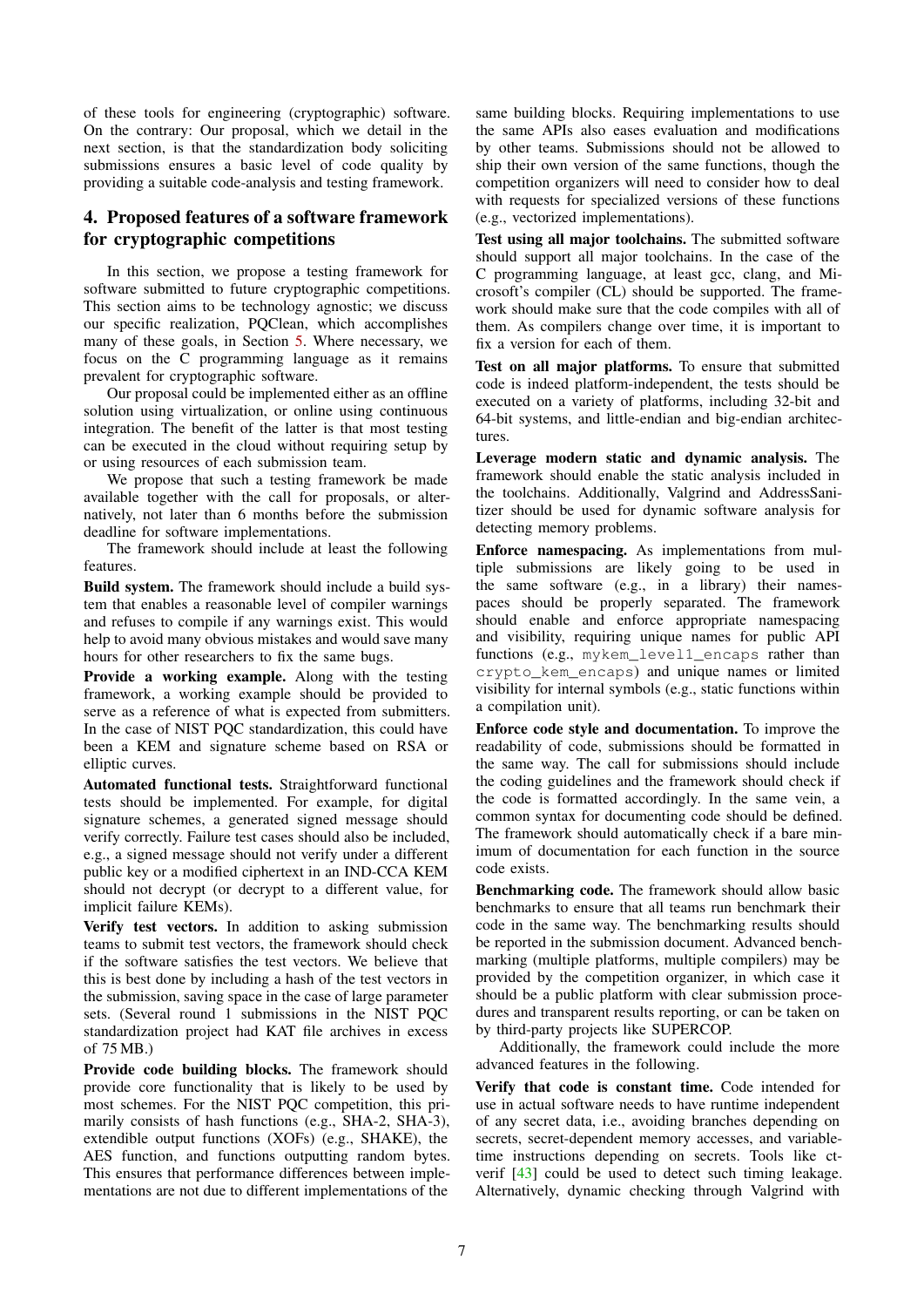uninitialized secret data can be used to catch most of the variable-time code. For some code (e.g., rejection sampling) this approach may result in false positives. In that case, submitters need to be able to mark the finding as a false positive and provide a rationale for why it is not a security issue.

Disallow dynamic memory allocation. Dynamic memory allocations present a problem on smaller bare-metal platforms. Additionally, they are often a source for bugs that would have been prevented by exclusively using stack memory. Thus, we recommend disallowing dynamic memory allocation and enforcing it using a test. In the majority of cases, cryptographic code is only using fixedsized buffers which makes switching to stack memory straightforward. If variable-sized buffers are needed, the software can usually be re-written to allocate the worstcase size. Admittedly disallowing dynamic memory allocation can cause other problems. Some PQC algorithms have rather large memory usage, and some platforms do have problems with large stack sizes, especially within threads. Typically, 8 MB of stack is the limit on Linux. If such large buffers are required, dynamic memory allocation may be acceptable.

To lower the burden for initial software submissions, some of the requirements could be optional, i.e., failing tests will merely trigger a warning. In subsequent evaluation rounds, more requirements could become mandatory to gradually increase the quality of implementations. In case any of the requirements are not fulfilled in the submission, we recommend publicly disclosing a list of problems with each submission. The submission team should then be able to remedy the issues within a reasonable time frame. For this to work transparently, code should be hosted in a code versioning system (e.g., git) that is accessible to everyone. Note, however, that there need to be clear guidelines on the scope of updates allowed. As specifications are usually frozen during each evaluation round, changes that alter test vectors or algorithmic interoperability should not be allowed while algorithm specifications are meant to be frozen.

### <span id="page-7-0"></span>5. The PQClean framework

The goal of the PQClean project is to build a repository of highly-tested, high-confidence implementations, which may be valuable to other projects. As such, PQ-Clean is a collection of schemes and implementations, but it is not a software library; the schemes and implementations all exist independently and PQClean offers no API other than the scheme's interface. We organize the implementations in PQClean like in the SUPERCOP [\[1](#page-9-0)] project: the implementations are organized by type (KEM or signature scheme), then by scheme and specific instantiation (e.g., Kyber512). Each instantiation might have several implementations. PQClean supports C and assembly code; for some schemes we also have ARMv8-A or AVX2 specific code.

### 5.1. Common files

PQClean makes some common primitives available to each implementation. This includes (incremental) hashing primitives, AES, and random number generators. Anyone extracting implementations from PQClean can reuse these, or provide their own implementation based on our API. For hashing and encryption primitives, we additionally provide initialization and cleanup functions. This allows them to be implemented by heap-based primitives, as for example provided by OpenSSL [\[49](#page-11-4)]. PQClean does not attempt to offer the most efficient or any machineoptimized implementations of the primitives.

### 5.2. Meta information

In each instantiation folder, there exists a META.yml file, in which some scheme metadata is tracked. This information includes some scheme-specific information, like authors; instantiation-specific information, like key sizes; and information on each of the implementations present, like version and optionally compatibility information. This machine-readable information can be helpful for any automated tool using the framework, including the internal testing framework, as well as for any projects that generate code that wraps implementations from PQClean.

### 5.3. Namespacing

PQClean enforces that all exported symbols, like function names and global values, have a predictable and unique name. They are "namespaced" by prefixing with PQCLEAN\_, then the name of the scheme and parameter set, and the name of the implementation. This ensures that no symbols conflict between, for example, different schemes or different implementations. Without this separation, it would be difficult to build software that uses several primitives or selects implementations based on CPU feature detection.

### <span id="page-7-1"></span>5.4. Automated testing

Currently, there are 22 automated tests in the PQClean testing harness, against which each scheme is evaluated. The tests range from simply compiling the source code with compiler warnings or checking the existence of license files, to the parsing of source files to exclude certain types of patterns. These tests include the following; symbols indicate which flaws in Table [1](#page-9-4) the test can potentially identify:

- that the scheme compiles correctly, without compiler warnings;
- *♠* Makefile correctness: that all scheme source files are correctly specified as dependencies;
- functional correctness: that the key generation, KEM, and signature operations function as intended, even on unaligned buffers; we also check if corrupted ciphertexts and signatures fail to verify;
- that scheme keys, ciphertexts, and signatures match test vectors, including NIST's KAT test vectors;
- running functional tests with sanitizers (clang's address sanitizer  $[47]$  $[47]$ , memory sanitizer  $[50]$  $[50]$ , and undefined behavior sanitizer  $[48]$  $[48]$ ) and Valgrind  $[46]$  $[46]$ ;
- *±* specification of signedness of char;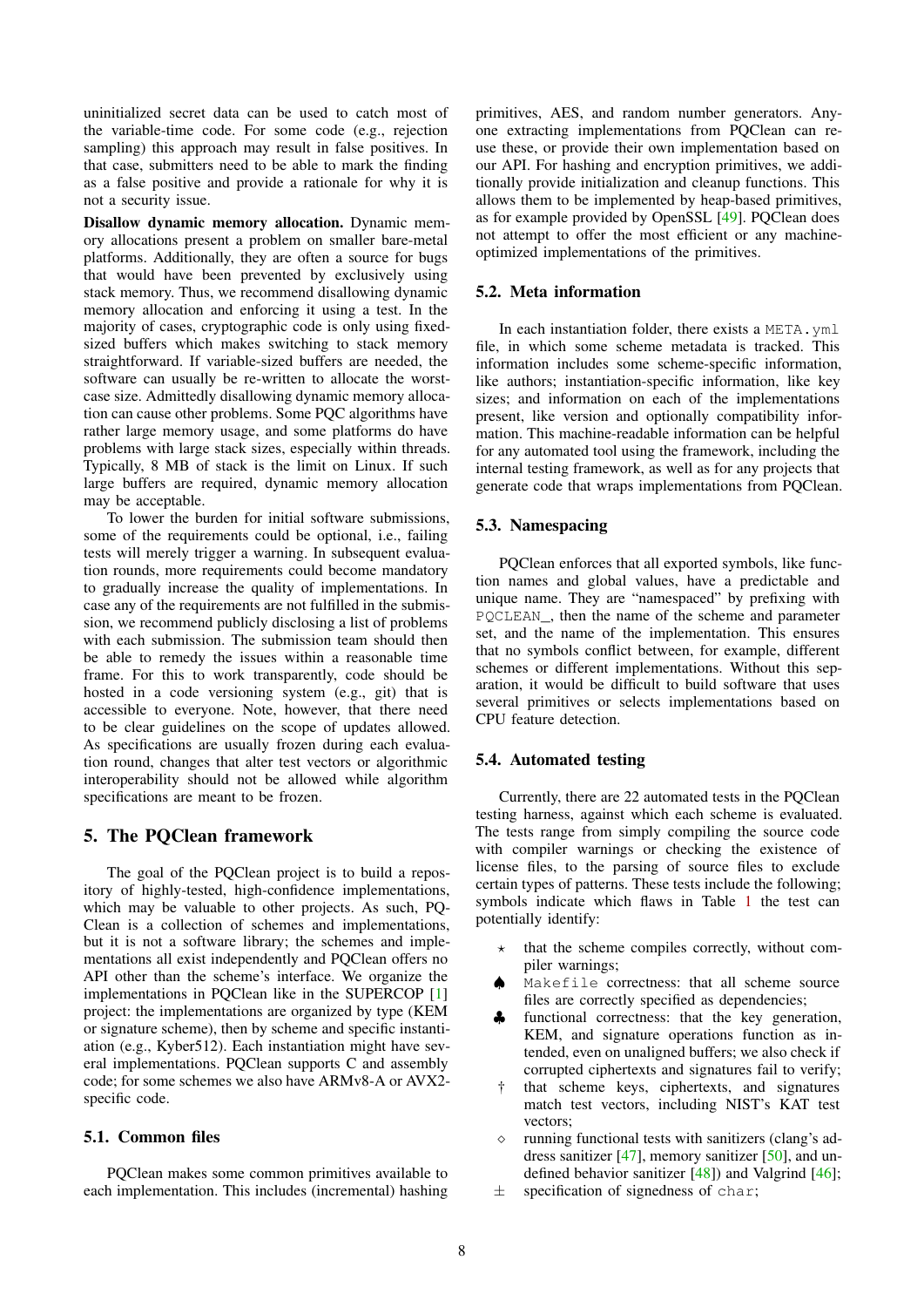- = existence of certain timing-suspicious boolean operations;
- clang-tidy [[39\]](#page-10-28) linting and static analysis;
- © existence of license files;
- *•* symbol namespacing;
- *•* no usage of dynamic memory;
- *•* consistent style and formatting.

The testing framework is based on Pytest [\[51](#page-11-6)], which allows us to generate tests for each scheme and implementation flexibly, and which generates convenient output. For tests that compile code, we isolate the source files and compilation targets so that tests can be executed in parallel.

#### 5.5. Testing platform and platform diversity

The automated tests are run on each commit and pull request to PQClean. We also run them periodically on the master branch. This ensures that the implementations continue to be validated as compilers and tools get updated

The testing platform is based on Github Actions [[52\]](#page-11-7). This service provides Linux, Windows, and macOS runners, on which we run our automated tests. We run all tests on Linux and macOS with a recent version of GNU GCC as well as with Clang. Windows tests use Microsoft's CL compiler. Results are publicly visible through Github's user interface.

Although the native architecture of these systems is the 64-bit, little-endian Intel x64 architecture, we also run tests on 32-bit Intel x86, on 32-bit ARMv7 and 64-bit ARMv8, and on big-endian PowerPC. We use user-mode QEMU [\[53](#page-11-8)] emulation together with Linux's binfmt\_misc capability  $[54]$  $[54]$  to run our tests within Docker images that emulate these targets.

Due to the large number of tests being run on every implementation, we have split the CI jobs per each implementation, operating system, compiler, and architecture. Otherwise, we quickly exceed the maximum allowed runtime for each job (5 hours). On pull requests, we only run the tests on the affected scheme, if possible. This makes testing times manageable and keeps feedback cycles short.

### 5.6. Results

We have integrated over 230 implementations of multiple parameter sets of 17 schemes into PQClean over the course of the project. In almost every scheme we identified "unclean" code, ranging from missing casts to memory safety problems and other forms of undefined behavior. In Table [1](#page-9-4) we provide a summary of the number of schemes affected by some of the more significant categories of problems. Many of these flaws were detected by our automated testing, as described in Section [5.4,](#page-7-1) but in the process of integration, we also solved many problems by hand. The symbols in the table correspond to the tests that might have detected the type of flaw.

Many of the flaws are simply detected by enabling compiler warnings. Solving these warnings probably took the most time when integrating schemes into PQClean. Although many of the reported warnings did not immediately mean the code had a security or correctness flaw, we found that enabling all warnings did help find those problems that were flaws, as well as improve the general code quality.

A perhaps surprising issue was the uncertainty around licensing of 4 of the 17 schemes. Although NIST required the submitters of code in submissions to grant "the right to reproduce, prepare derivative works based upon, distribute copies of, and display such implementations for the purposes of the post-quantum algorithm public review and evaluation process" [[17\]](#page-10-6), it is unclear what the scope of "public review and evaluation" is exactly, and NIST did not require any specific open-source license. Several of the included schemes did not include clear licensing information with their implementations. We contacted their authors and found that many had intended to grant permissive licensing, or even CC0 copyright waivers, to their implementations. However, this often resulted in notable delays; one submission team never provided us with a license and we had to abandon including it in PQClean.

### <span id="page-8-0"></span>6. Beyond "cleaning C"

The various difficulties we discussed in the previous sections motivate the question of whether C is the appropriate programming language for the purposes of a cryptographic standardization project. This is perhaps as much a philosophical discussion as a technical one. We can not answer this question definitively for any future standardization project but feel it is worth highlighting some issues.

#### 6.1. Is C a good fit for specifications?

The C programming language has compilers for almost every system under the sun, which makes it very attractive for experiments (implementation-specific behavior notwithstanding). However, for the purposes of documenting and explaining an implementation, it is perhaps less well suited. More expressive higher-level languages like Python are perhaps better suited for the role of "executable pseudo-code". Rust could perhaps have stood in as a lowlevel language that simply does not allow most of the problems that our testing system was designed to catch. Additionally, allowing implementations in computational algebra systems like SageMath [\[55](#page-11-10)] or Magma [\[56](#page-11-11)] would permit expressing the mathematical constructions very directly, not distracting a reader with the details of, for example, polynomial multiplication. For specifications, there have also been efforts such as hacspec [\[57](#page-11-12)] that aim to not only generate executable code, but also translate specifications to formal-verification frameworks like F*<sup>⋆</sup>* [[58\]](#page-11-13), EasyCrypt [\[59](#page-11-14)], or Coq [[60\]](#page-11-15). We believe this pathway has the potential for powerful collaborations with the world of computer-aided high-assurance cryptography [\[61](#page-11-16)].

### 6.2. Other languages in PQClean

Although PQClean initially only collected cleanedup reference C implementations of schemes, we now also have optimized C and assembly implementations of schemes that use platform-specific features like AVX2 or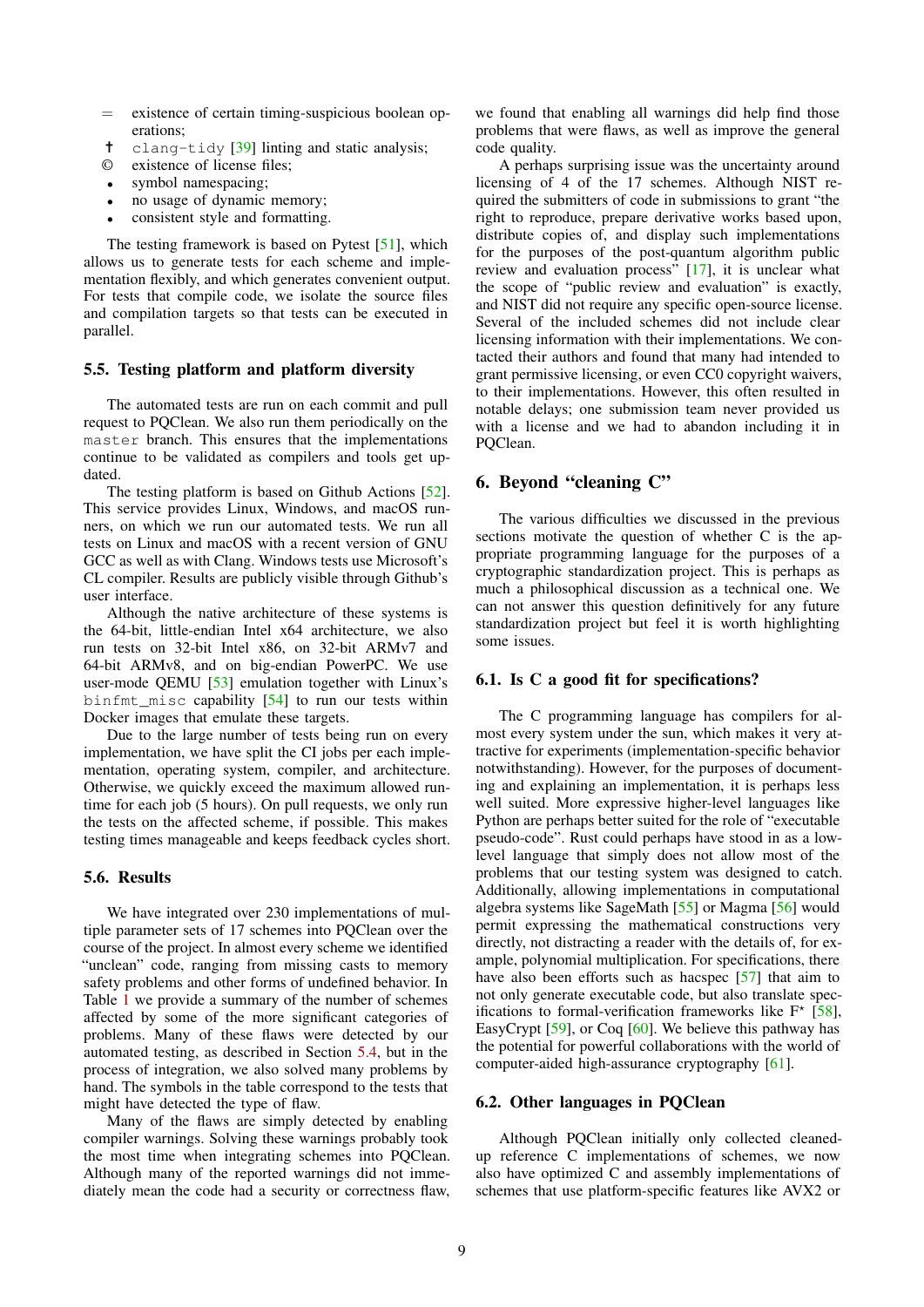<span id="page-9-4"></span>TABLE 1. FLAWS FOUND, AND WHICH TESTS MIGHT HAVE DETECTED THEM, IN HOW MANY OF THE 10 KEMS AND 7 SIGNATURE SCHEMES THAT HAVE EVER BEEN INCLUDED IN PQCLEAN.

| Flaw                                                     | <b>KEMs</b> | <b>Sigs</b> | <b>Flaw</b>                                                            | <b>KEMs</b> | <b>Sigs</b> | <b>Test</b>                   |
|----------------------------------------------------------|-------------|-------------|------------------------------------------------------------------------|-------------|-------------|-------------------------------|
| Memory safety $\diamond$                                 |             | 4           | Endianness assumptions †                                               |             | ∠           | Compilation test<br>$\ast$    |
| Signed integer overflow $\star$ , $\diamond$ , $\dagger$ |             |             | Platform-specific behavior $\clubsuit$ , $\pm$ , $\dagger$ , $\dagger$ |             |             | Makefile checks               |
| Alignment assumptions $\star$ , $\clubsuit$ , $\diamond$ | 4           | 4           | Variable-Length Arrays $\star$                                         |             |             | <b>Functional tests</b>       |
| Other Undefined Behavior $\star$ , $\clubsuit$           |             |             | Compiler extensions $\star$                                            |             | ◠<br>∠      | Test vectors                  |
| Dead code $\star$ , $\spadesuit$                         |             | 4           | Integer sizes $\diamond$ , $\star$ , $\dagger$                         | h           |             | <b>Sanitizers</b><br>♦        |
| Global state                                             |             |             | Non-constant time $=$                                                  |             |             | Signedness of char            |
| Licensing unclear ©                                      |             |             |                                                                        |             |             | Timing-suspicious ops.<br>$=$ |
|                                                          |             |             |                                                                        |             |             | clang-tidy                    |
|                                                          |             |             |                                                                        |             | $^{\circ}$  | License file                  |

Neon. These implementations are subjected to the same tests as the reference implementations. It would be possible to extend this project to implementations in other programming languages as well. The cross-implementation testing of test vectors would grant more confidence that each implementation is correct and interoperable, especially if at least one of the implementations has been formally verified against a machine-readable specification in, e.g., hacspec [[57\]](#page-11-12).

### 6.3. Beyond standardization projects

The goal of PQClean could be described as building a repository of highly-tested, high-confidence implementations. We believe cleaned-up implementations are valuable to other projects. The Open Quantum Safe [\[4](#page-9-3)] and the pqm4 [\[3](#page-9-2)] projects already automatically integrate implementations from PQClean. We argue that there is value in such an approach for more algorithms and cryptographic libraries. Firstly, it allows focusing analysis and testing efforts. It can save developer time and energy to, e.g., implement automated timing side-channel testing centrally instead of in each individual project. Any such efforts would then benefit all the consumers of the implementations. Currently, it seems that often when a vulnerability like a side-channel leak is discovered, it affects many cryptographic libraries and the effort of patching is duplicated many times. A central repository would minimize the maintenance effort required. Thus, we do believe that a well-designed testing framework benefits not only the standardization effort itself, but may reach beyond into the phase of deployment.

### <span id="page-9-5"></span>7. Conclusions

This paper presented what we believe NIST and other bodies coordinating cryptography standardization competitions should do to improve the software quality of submitted code. Properly implemented, a set of guidelines together with a testing framework could benefit submitters, the community, and the standardization body itself. It will allow everyone to focus on what the competition is about: evaluating the candidate cryptographic schemes.

We believe that many of the recommendations in this paper are uncontroversial and should be implemented in any future competition. For example, providing a working example of what is expected from submitters together with a testing framework would be the bare minimum. The scope of the testing framework may be more controversial and one has to be careful to not raise the bar for submissions too high. Limited resources at standardization bodies may also limit the features of such a framework.

More controversially, we question if C is a suitable programming language for reference implementations, especially if the main goal is clarity of the implementation. While as of now there seems to be no consensus on which alternative should be used, standardization entities should revisit this on a regular basis.

### Acknowledgements

We would like to everyone who contributed to the PQ-Clean project, either in submission of schemes, additions to the testing framework or reporting and fixing of bugs. In particular, we thank Joost Rijneveld and John Schanck for their numerous contributions.

### References

- <span id="page-9-0"></span>[1] "eBACS: ECRYPT benchmarking of cryptographic systems," 2018. [Online]. Available: <https://bench.cr.yp.to/>
- <span id="page-9-1"></span>[2] M. J. Kannwischer, P. Schwabe, D. Stebila, and T. Wiggers, "PQClean." [Online]. Available: <https://github.com/PQClean>
- <span id="page-9-2"></span>[3] M. J. Kannwischer, J. Rijneveld, P. Schwabe, and K. Stoffelen, "PQM4: Post-quantum crypto library for the ARM Cortex-M4." [Online]. Available: <https://github.com/mupq/pqm4>
- <span id="page-9-3"></span>[4] D. Stebila and M. Mosca, "Post-quantum key exchange for the Internet and the Open Quantum Safe project," in *Proc. 23rd Conference on Selected Areas in Cryptography (SAC) 2016*, ser. LNCS, R. Avanzi and H. Heys, Eds., vol. 10532. Springer, October 2017, pp. 1–24. [Online]. Available: <https://github.com/open-quantum-safe/>
- <span id="page-9-6"></span>[5] R. J. Anderson, "Why cryptosystems fail," in *ACM CCS 93*, D. E. Denning, R. Pyle, R. Ganesan, R. S. Sandhu, and V. Ashby, Eds. ACM Press, Nov. 1993, pp. 215–227.
- <span id="page-9-7"></span>[6] B. Schneier, "Cryptographic design vulnerabilities," *Computer*, vol. 31, no. 9, pp. 29–33, 1998.
- <span id="page-9-8"></span>[7] P. Gutmann, "Lessons learned in implementing and deploying crypto software," in *USENIX Security 2002*, D. Boneh, Ed. USENIX Association, Aug. 2002, pp. 315–325.
- <span id="page-9-9"></span>[8] D. Lazar, H. Chen, X. Wang, and N. Zeldovich, "Why does cryptographic software fail? A case study and open problems," in *Proceedings of 5th Asia-Pacific Workshop on Systems*, ser. APSys '14. ACM, 2014.
- <span id="page-9-10"></span>[9] J. Blessing, M. A. Specter, and D. J. Weitzner, "You really shouldn't roll your own crypto: An empirical study of vulnerabilities in cryptographic libraries," arXiv:2107.04940, Jul. 2021. [Online]. Available: <https://arxiv.org/abs/2107.04940>
- <span id="page-9-11"></span>[10] A. Langley, "Apple's SSL/TLS bug," Feb. 2014. [Online]. Available: <https://www.imperialviolet.org/2014/02/22/applebug.html>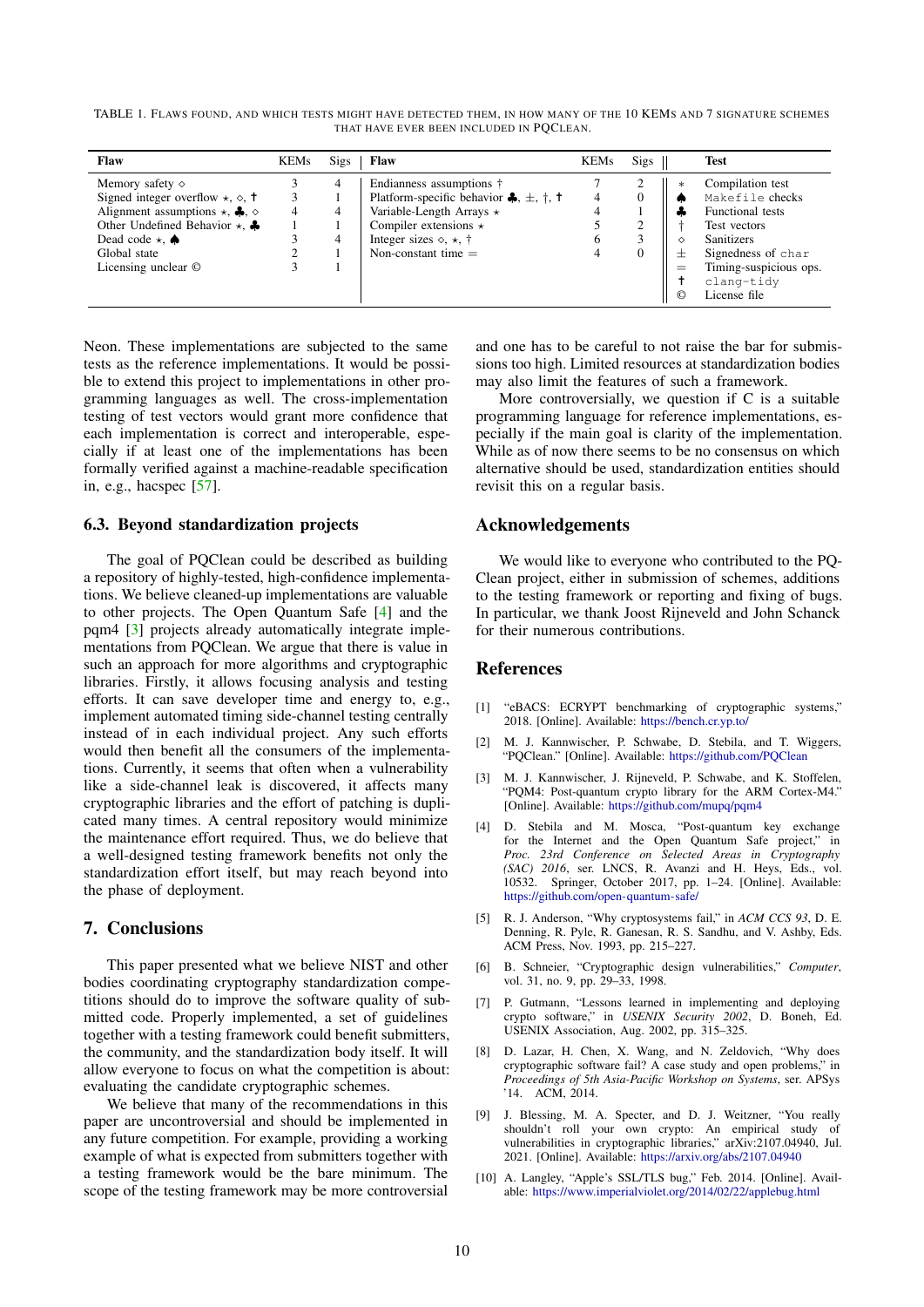- <span id="page-10-0"></span>[11] N. Mouha, M. S. Raunak, D. R. Kuhn, and R. Kacker, "Finding bugs in cryptographic hash function implementations," *IEEE Transactions on Reliability*, vol. 67, no. 3, pp. 870–884, 2018.
- <span id="page-10-1"></span>[12] A. Braga and R. Dahab, "A survey on tools and techniques for the programming and verification of secure cryptographic software," in *Proc. XV Simpósio Brasileiro em Segurança da Informação e de Sistemas Computacionais (SBSeg) 2015*, 2015, pp. 30–43.
- <span id="page-10-2"></span>[13] J. K. Zinzindohoué, K. Bhargavan, J. Protzenko, and B. Beurdouche, "HACL\*: A verified modern cryptographic library," in *ACM CCS 2017*, B. M. Thuraisingham, D. Evans, T. Malkin, and D. Xu, Eds. ACM Press, Oct. / Nov. 2017, pp. 1789–1806.
- <span id="page-10-3"></span>[14] J. B. Almeida, M. Barbosa, G. Barthe, A. Blot, B. Grégoire, V. Laporte, T. Oliveira, H. Pacheco, B. Schmidt, and P.-Y. Strub, "Jasmin: High-assurance and high-speed cryptography," in *ACM CCS 2017*, B. M. Thuraisingham, D. Evans, T. Malkin, and D. Xu, Eds. ACM Press, Oct. / Nov. 2017, pp. 1807–1823.
- <span id="page-10-4"></span>[15] G. Barthe, S. Cauligi, B. Grégoire, A. Koutsos, K. Liao, T. Oliveira, S. Priya, T. Rezk, and P. Schwabe, "High-assurance cryptography in the spectre era," in *2021 IEEE Symposium on Security and Privacy*. IEEE Computer Society Press, May 2021, pp. 1884– 1901.
- <span id="page-10-5"></span>[16] M. Neikes, "TIMECOP: Automated dynamic analysis for timing side-channels," 2020. [Online]. Available: [https://www.post](https://www.post-apocalyptic-crypto.org/timecop/)[apocalyptic-crypto.org/timecop/](https://www.post-apocalyptic-crypto.org/timecop/)
- <span id="page-10-6"></span>[17] National Institute of Standards and Technology, "Submission requirements and evaluation criteria for the post-quantum cryptography standardization process," Dec. 2016. [Online]. Available: [https://csrc.nist.gov/CSRC/media/Projects/Post-Quantum-](https://csrc.nist.gov/CSRC/media/Projects/Post-Quantum-Cryptography/documents/call-for-proposals-final-dec-2016.pdf)[Cryptography/documents/call-for-proposals-final-dec-2016.pdf](https://csrc.nist.gov/CSRC/media/Projects/Post-Quantum-Cryptography/documents/call-for-proposals-final-dec-2016.pdf)
- <span id="page-10-7"></span>[18] ——, "PQC - API notes," Dec. 2016. [Online]. Available: [https://csrc.nist.gov/CSRC/media/Projects/Post-](https://csrc.nist.gov/CSRC/media/Projects/Post-Quantum-Cryptography/documents/example-files/api-notes.pdf)[Quantum-Cryptography/documents/example-files/api-notes.pdf](https://csrc.nist.gov/CSRC/media/Projects/Post-Quantum-Cryptography/documents/example-files/api-notes.pdf)
- <span id="page-10-8"></span>p., "PQC – known answer tests and test vectors," Dec. 2016. [Online]. Available: [https://csrc.nist.gov/CSRC/media/Projects/](https://csrc.nist.gov/CSRC/media/Projects/Post-Quantum-Cryptography/documents/example-files/kat.pdf) [Post-Quantum-Cryptography/documents/example-files/kat.pdf](https://csrc.nist.gov/CSRC/media/Projects/Post-Quantum-Cryptography/documents/example-files/kat.pdf)
- <span id="page-10-9"></span>[20] ——, "Source code files for KATs," Dec. 2016. [Online]. Available: [https://csrc.nist.gov/csrc/media/Projects/post-quantum](https://csrc.nist.gov/csrc/media/Projects/post-quantum-cryptography/documents/example-files/source-code-files-for-kats.zip)[cryptography/documents/example-files/source-code-files-for](https://csrc.nist.gov/csrc/media/Projects/post-quantum-cryptography/documents/example-files/source-code-files-for-kats.zip)[kats.zip](https://csrc.nist.gov/csrc/media/Projects/post-quantum-cryptography/documents/example-files/source-code-files-for-kats.zip)
- <span id="page-10-10"></span>[21] G. Alagic, J. Alperin-Sheriff, D. Apon, D. Cooper, Q. Dang, C. Miller, D. Moody, R. Peralta, R. Perlner, A. Robinson, D. Smith-Tone, and Y.-K. Liu, "Status report on the first round of the NIST post-quantum cryptography standardization process," National Institute of Standards and Technology, Tech. Rep. NISTIR 8240, Jan. 2019. [Online]. Available: <https://doi.org/10.6028/NIST.IR.8240>
- <span id="page-10-11"></span>[22] G. Alagic, J. Alperin-Sheriff, D. Apon, D. Cooper, Q. Dang, J. Kelsey, Y.-K. Liu, C. Miller, D. Moody, R. Peralta, R. Perlner, A. Robinson, and D. Smith-Tone, "Status report on the second round of the NIST post-quantum cryptography standardization process," National Institute of Standards and Technology, Tech. Rep. NISTIR 8309, Jul. 2020. [Online]. Available: <https://doi.org/10.6028/NIST.IR.8309>
- <span id="page-10-12"></span>[23] National Institute of Standards and Technology, "Guidelines for submitting tweaks for third round finalists and candidates," Jul. 2020. [Online]. Available: [https://csrc.nist.gov/CSRC/media/Projects/post-quantum](https://csrc.nist.gov/CSRC/media/Projects/post-quantum-cryptography/documents/round-3/guidelines-for-sumbitting-tweaks-third-round.pdf)[cryptography/documents/round-3/guidelines-for-sumbitting](https://csrc.nist.gov/CSRC/media/Projects/post-quantum-cryptography/documents/round-3/guidelines-for-sumbitting-tweaks-third-round.pdf)[tweaks-third-round.pdf](https://csrc.nist.gov/CSRC/media/Projects/post-quantum-cryptography/documents/round-3/guidelines-for-sumbitting-tweaks-third-round.pdf)
- <span id="page-10-13"></span>[24] N. Drucker and S. Gueron, "A toolbox for software optimization of QC-MDPC code-based cryptosystems," *Journal of Cryptographic Engineering*, vol. 9, no. 4, pp. 341–357, Nov. 2019.
- <span id="page-10-14"></span>[25] M. J. Kannwischer, J. Rijneveld, and P. Schwabe, "Faster multiplication in  $\mathbb{Z}_{2^m}[x]$  on cortex-M4 to speed up NIST PQC candidates," in *ACNS 19*, ser. LNCS, R. H. Deng, V. Gauthier-Umaña, M. Ochoa, and M. Yung, Eds., vol. 11464. Springer, Heidelberg, Jun. 2019, pp. 281–301.
- <span id="page-10-15"></span>[26] W.-K. Lee, H. Seo, Z. Zhang, and S. Hwang, "TensorCrypto," Cryptology ePrint Archive, Report 2021/173, 2021, [https://eprint.](https://eprint.iacr.org/2021/173) [iacr.org/2021/173.](https://eprint.iacr.org/2021/173)
- <span id="page-10-16"></span>[27] V. B. Dang, F. Farahmand, M. Andrzejczak, K. Mohajerani, D. T. Nguyen, and K. Gaj, "Implementation and benchmarking of round 2 candidates in the NIST post-quantum cryptography standardization process using hardware and software/hardware co-design approaches," Cryptology ePrint Archive, Report 2020/795, 2020, <https://eprint.iacr.org/2020/795>.
- <span id="page-10-17"></span>[28] D. Sikeridis, P. Kampanakis, and M. Devetsikiotis, "Post-quantum authentication in TLS 1.3: A performance study," in *NDSS 2020*. The Internet Society, Feb. 2020.
- <span id="page-10-18"></span>[29] E. Crockett, C. Paquin, and D. Stebila, "Prototyping post-quantum and hybrid key exchange and authentication in TLS and SSH," Cryptology ePrint Archive, Report 2019/858, 2019, [https://eprint.](https://eprint.iacr.org/2019/858) [iacr.org/2019/858](https://eprint.iacr.org/2019/858).
- <span id="page-10-19"></span>[30] P. Schwabe, D. Stebila, and T. Wiggers, "Post-quantum TLS without handshake signatures," in *ACM CCS 2020*, J. Ligatti, X. Ou, J. Katz, and G. Vigna, Eds. ACM Press, Nov. 2020, pp. 1461– 1480.
- <span id="page-10-20"></span>[31] A. Hülsing, K.-C. Ning, P. Schwabe, F. Weber, and P. R. Zimmermann, "Post-quantum WireGuard," in *2021 IEEE Symposium on Security and Privacy*. IEEE Computer Society Press, May 2021, pp. 304–321.
- <span id="page-10-21"></span>[32] D. J. Bernstein, B. B. Brumley, M.-S. Chen, and N. Tuveri, "OpenSSLNTRU: Faster post-quantum TLS key exchange," in *Proceedings of the 31st USENIX Security Symposium*. USENIX Association, 2022 (to appear). [Online]. Available: [https://www.](https://www.usenix.org/conference/usenixsecurity22/presentation/bernstein) [usenix.org/conference/usenixsecurity22/presentation/bernstein](https://www.usenix.org/conference/usenixsecurity22/presentation/bernstein)
- <span id="page-10-22"></span>[33] A. Langley, "CECPQ1 results," Blog post, 2016. [Online]. Available: <https://www.imperialviolet.org/2016/11/28/cecpq1.html>
- <span id="page-10-23"></span>[34] ——, "CECPQ2," Blog post, 2018. [Online]. Available: [https:](https://www.imperialviolet.org/2018/12/12/cecpq2.html) [//www.imperialviolet.org/2018/12/12/cecpq2.html](https://www.imperialviolet.org/2018/12/12/cecpq2.html)
- <span id="page-10-24"></span>[35] K. Kwiatkowski and L. Valenta, "The TLS post-quantum experiment," Post on the Cloudflare blog, 2019. [Online]. Available: <https://blog.cloudflare.com/the-tls-post-quantum-experiment/>
- <span id="page-10-25"></span>[36] Infineon, "Ready for tomorrow: Infineon demonstrates first post-quantum cryptography on a contactless security chip," Infineon Press Release, 2017. [Online]. Available: [https://www.infineon.com/cms/en/about-infineon/press/press](https://www.infineon.com/cms/en/about-infineon/press/press-releases/2017/INFCCS201705-056.html)[releases/2017/INFCCS201705-056.html](https://www.infineon.com/cms/en/about-infineon/press/press-releases/2017/INFCCS201705-056.html)
- <span id="page-10-26"></span>[37] ——, "Future-proof security solution: Infineon launches worlds first tpm with a pqc-protected firmware update mechanism," Infineon Press Release, 2022. [Online]. Available: [https://www.infineon.com/cms/en/about-infineon/press/](https://www.infineon.com/cms/en/about-infineon/press/market-news/2022/INFCSS202202-051.html) [market-news/2022/INFCSS202202-051.html](https://www.infineon.com/cms/en/about-infineon/press/market-news/2022/INFCSS202202-051.html)
- <span id="page-10-27"></span>[38] R. Krebbers, "The C standard formalized in Coq," Ph.D. dissertation, Radboud University Nijmegen, 2015. [Online]. Available: <https://robbertkrebbers.nl/thesis.html>
- <span id="page-10-28"></span>[39] The Clang Team, clang-tidy *– Extra Clang Tools 15.0.0git documentation*. [Online]. Available: [https://clang.llvm.org/extra/](https://clang.llvm.org/extra/clang-tidy/) [clang-tidy/](https://clang.llvm.org/extra/clang-tidy/)
- <span id="page-10-29"></span>[40] C. Calcagno and D. Distefano, "Infer: An automatic program verifier for memory safety of C programs," in *NASA Formal Methods*. Springer, 2011, pp. 459–465. [Online]. Available: <https://citeseer.ist.psu.edu/viewdoc/summary?doi=10.1.1.421.9629>
- <span id="page-10-30"></span>[41] B. Blanchet, P. Cousot, R. Cousot, J. Feret, L. Mauborgne, A. Miné, D. Monniaux, and X. Rival, "A static analyzer for large safety-critical software," in *Proceedings of the ACM SIGPLAN 2003 Conference on Programming Language Design and Implementation*, ser. PLDI '03. New York, NY, USA: Association for Computing Machinery, 2003, pp. 196–207. [Online]. Available: <https://www.di.ens.fr/~cousot/COUSOTpapers/PLDI03.shtml>
- <span id="page-10-31"></span>[42] Sonarqube. [Online]. Available: <https://sonarqube.com>
- <span id="page-10-32"></span>[43] J. B. Almeida, M. Barbosa, G. Barthe, F. Dupressoir, and M. Emmi, "Verifying constant-time implementations," in *USENIX Security 2016*, T. Holz and S. Savage, Eds. USENIX Association, Aug. 2016, pp. 53–70.
- <span id="page-10-33"></span>[44] J. Jancar, M. Fourné, D. D. A. Braga, M. Sabt, P. Schwabe, G. Barthe, P.-A. Fouque, and Y. Acar, ""They're not that hard to mitigate": What cryptographic library developers think about timing attacks," in *2022 IEEE Symposium on Security and Privacy (SP)*. IEEE Computer Society, 2022 (to appear). [Online]. Available: <https://cryptojedi.org/papers/#usect>